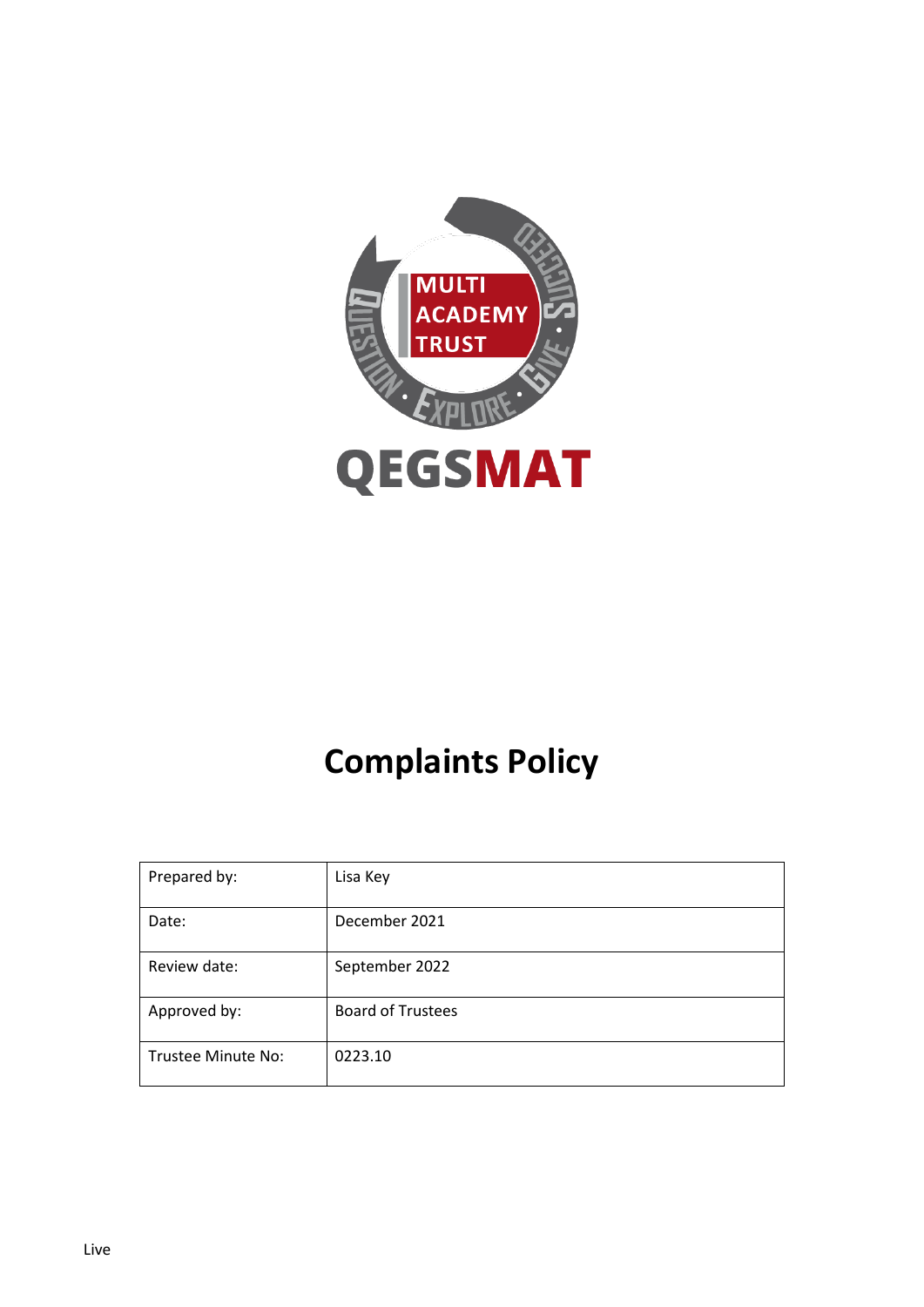# **Contents**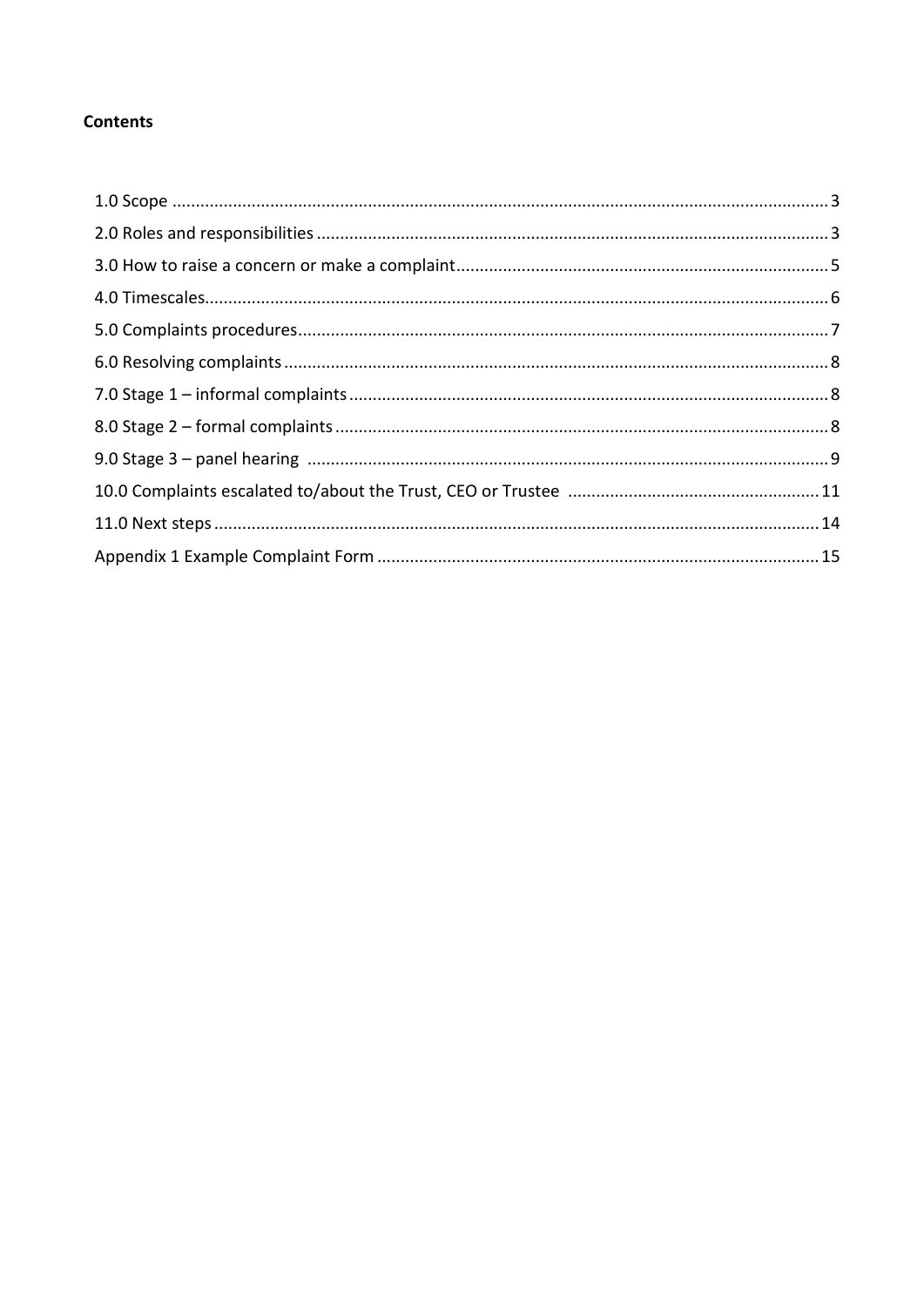# **1.0 Scope**

This Complaints Policy is not limited to parents or carers of children that are registered at QEGSMAT (the Trust and its schools). Any person, including members of the public, may make a complaint to the Trust about any provision of facilities or services that are provided. Unless complaints are dealt with under separate statutory policies (such as appeals relating to exclusions or admissions), the procedures set out in this policy will be used.

Any policies referred to within this Complaints Policy can be found on the Trust or school website.

The Department for Education (DfE) highlights the difference between a concern and a complaint:

A concern may be defined as '*an expression of worry or doubt over an issue considered to be important for which reassurances are sought'*.

A complaint may be defined as '*an expression of dissatisfaction, however made, about actions taken or a lack of action*'.

# **2.0 Roles and responsibilities**

### **Complainant**

The complainant will receive a more effective response to the complaint if they:

- Explain the complaint in full as early as possible.
- Co-operate with the Trust in seeking a solution to the complaint.
- Respond promptly to requests for information or meetings or in agreeing the details of the complaint.
- Ask for assistance as needed.
- Treat all those involved in the complaint with respect.
- Refrain from publicising the details of their complaint on social media and respect confidentiality.

#### **Investigator**

The investigator's role is to establish the facts relevant to the complaint by:

- Providing a comprehensive, open, transparent and fair consideration of the complaint through:
	- o Sensitive and thorough interviewing of the complainant to establish what has happened and who has been involved.
	- o Interviewing staff and children/young people and other people relevant to the complaint.
	- o Consideration of records and other relevant information.
	- o Analysing information.
- Liaising with the complainant and the School Complaints Officer (appointed by the Headteacher) as appropriate to clarify what the complainant feels would put things right.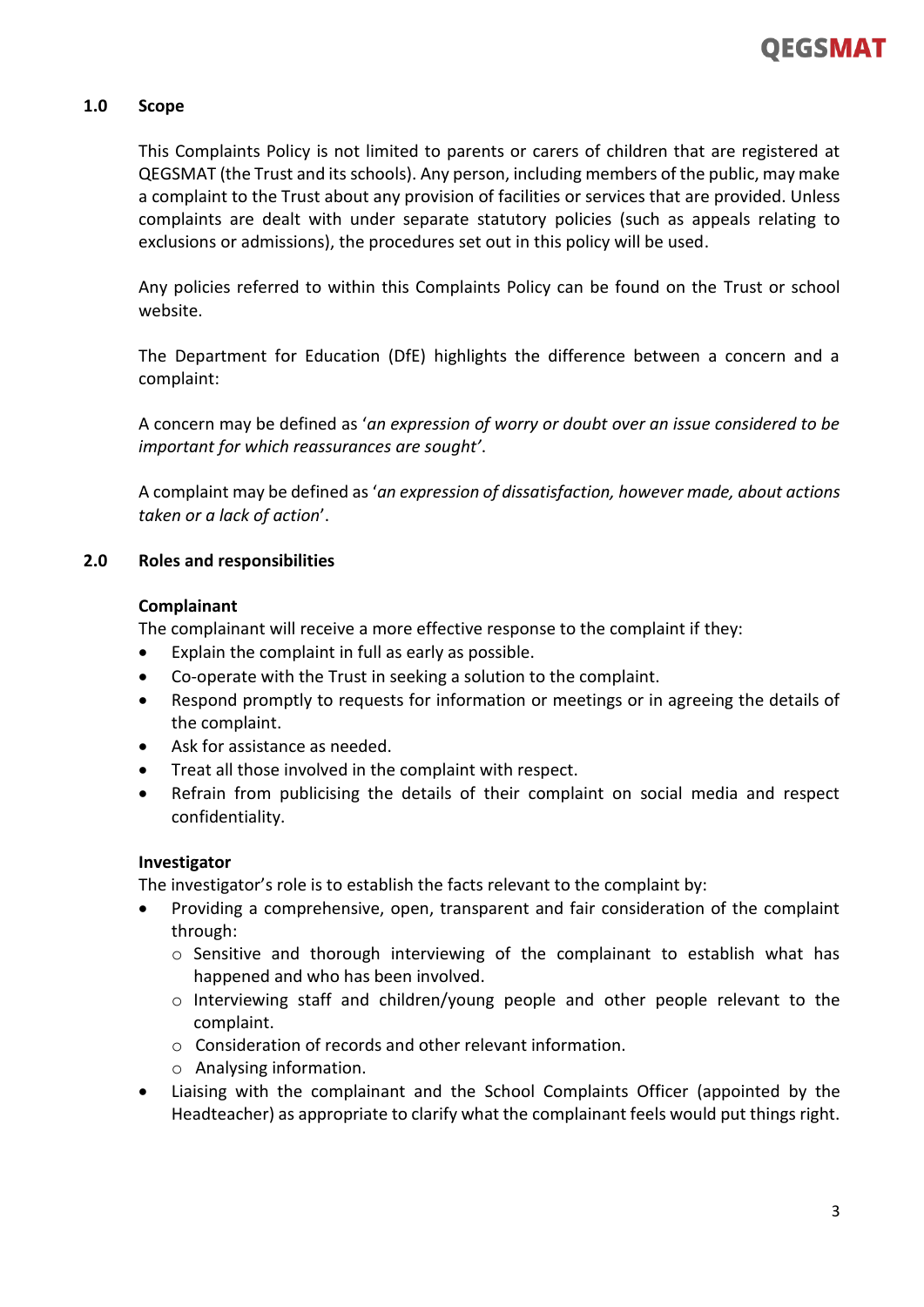

The investigator should:

- Conduct interviews with an open mind and be prepared to persist in the questioning.
- Keep notes of interviews or arrange for an independent note taker to record minutes of the meeting.
- Ensure that any papers produced during the investigation are kept securely pending any appeal.
- Be mindful of the timescales to respond.
- Prepare a comprehensive report for the Headteacher or panel that sets out the facts, identifies solutions and recommends courses of action to resolve problems.
- The Headteacher or panel will then determine whether to uphold or dismiss the complaint and communicate that decision to the complainant, providing the appropriate escalation details.

# **Trust Complaints Officer**

The Director of Finance and Operations is the nominated Complaints Officer of QEGSMAT and has responsibility for the operation and management of the Trust's Complaints Policy. Any communications to the Director are via the Executive PA.

### **School Complaints Officer**

Each school will nominate a Complaints Officer.

### **The School Complaints Officer should:**

- Ensure that the complainant is fully updated at each stage of the procedure.
- Liaise with staff members, Headteacher, Director of Finance and Operations, Chair of Governors, Chair of Trustees or the Clerk and to ensure the smooth running of the complaints procedure.
- Be aware of issues regarding:
	- o Sharing third party information.
	- o Additional support. This may be needed by complainants when making a complaint including interpretation support or where the complainant is a child or young person.
- Keep records.

# **Panel Hearing Chair**

The Panel Hearing Chair, who is nominated in advance of the complaint meeting, should ensure that:

- A Clerk is appointed to:
	- $\circ$  Ensure that all people involved in the complaint procedure are aware of their legal rights and duties, including any under legislation relating to Trust complaints, education law, the Equality Act 2010, the Freedom of Information Act 2000, the Data Protection Act (DPA) 2018 and the General Data Protection Regulations (GDPR).
	- $\circ$  Set the date, time and venue of the meeting, ensuring that the dates are convenient to all parties (if they are invited to attend) and that the venue and proceedings are accessible.
	- $\circ$  Collate any written material relevant to the complaint (for example: Stage 1 paperwork, Trust and complainant submissions) and send it to the parties in advance of the meeting within an agreed timescale.
	- o Record the proceedings.
	- o Circulate the minutes of the meeting.
	- o Notify all parties of the panel's decision.
- The complainant and Trust are asked (via the Clerk) to provide any additional information relating to the complaint by a specified date in advance of the meeting.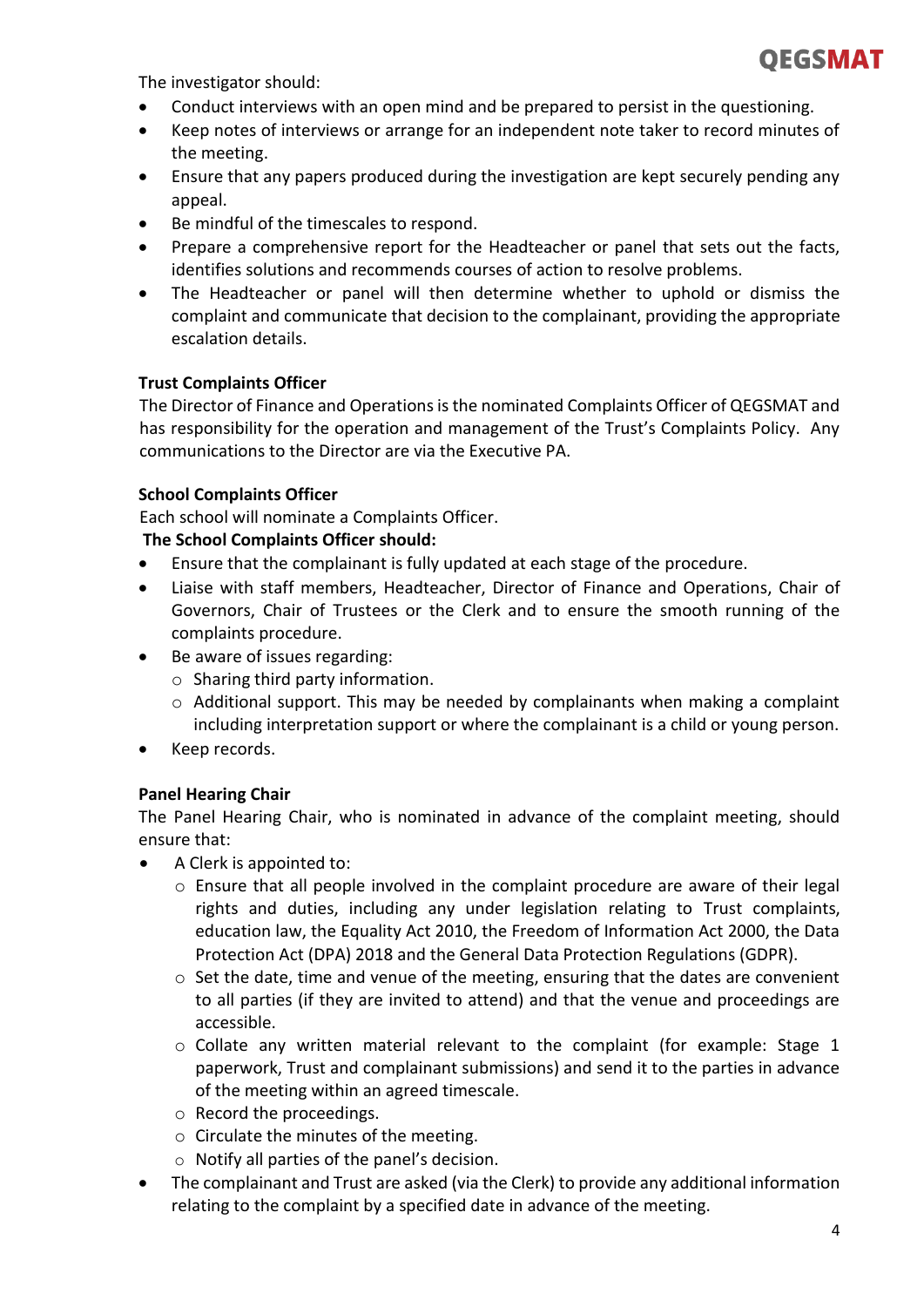

- The meeting is conducted in an informal manner, is not adversarial, and that, if all parties are invited to attend, everyone is treated with respect and courtesy.
- Complainants who may not be used to speaking at such a meeting are put at ease. This is particularly important if the complainant is a child/young person.
- The remit of the panel is explained to the complainant.
- Written material is seen by everyone in attendance, provided it does not breach confidentiality or any individual's rights to privacy under the DPA 2018 or GDPR.

If a new issue arises it would be useful to give everyone the opportunity to consider and comment upon it; this may require a short adjournment of the meeting

- Both the complainant and the Trust are given the opportunity to make their case and seek clarity, either through written submissions ahead of the meeting or verbally in the meeting itself.
- The issues are addressed.
- Key findings of fact are made.
- The panel is open-minded and acts independently.
- No member of the panel has an external interest in the outcome of the proceedings or any involvement in an earlier stage of the procedure.
- The meeting is minuted.

# **Panel Hearing Member**

Panel members should be aware that:

- The meeting must be independent and impartial and should be seen to be so. No Governor/Trustee may sit on the panel if they have had a prior involvement in the complaint or in the circumstances surrounding it.
- The aim of the meeting should be to resolve the complaint and achieve reconciliation between the Trust and the complainant. We recognise that the complainant might not be satisfied with the outcome if the meeting does not find in their favour. It may only be possible to establish the facts and make recommendations.
- Many complainants will feel nervous and inhibited in a formal setting. Parents/carers often feel emotional when discussing an issue that affects their child.
- Extra care needs to be taken when the complainant is a child/young person and present during all or part of the meeting. Careful consideration of the atmosphere and proceedings should ensure that the child/young person does not feel intimidated. The panel should respect the views of the child/young person and give them equal consideration to those of adults. If the child/young person is the complainant, the panel should ask in advance if any support is needed to help them present their complaint. Where the child/young person's parent/carer is the complainant, the panel should give the parent/carer the opportunity to say which parts of the meeting, if any, the child/young person needs to attend. However, the parent/carer should be advised that agreement might not always be possible if the parent/carer wishes the child/young person to attend a part of the meeting that the panel considers is not in the child/young person's best interests.
- The welfare of the child/young person is paramount.

# **3.0 How to raise a concern or make a complaint**

It is in everyone's interest that concerns and complaints are resolved at the earliest possible stage. Many issues can be resolved informally, without the need to use the formal stages of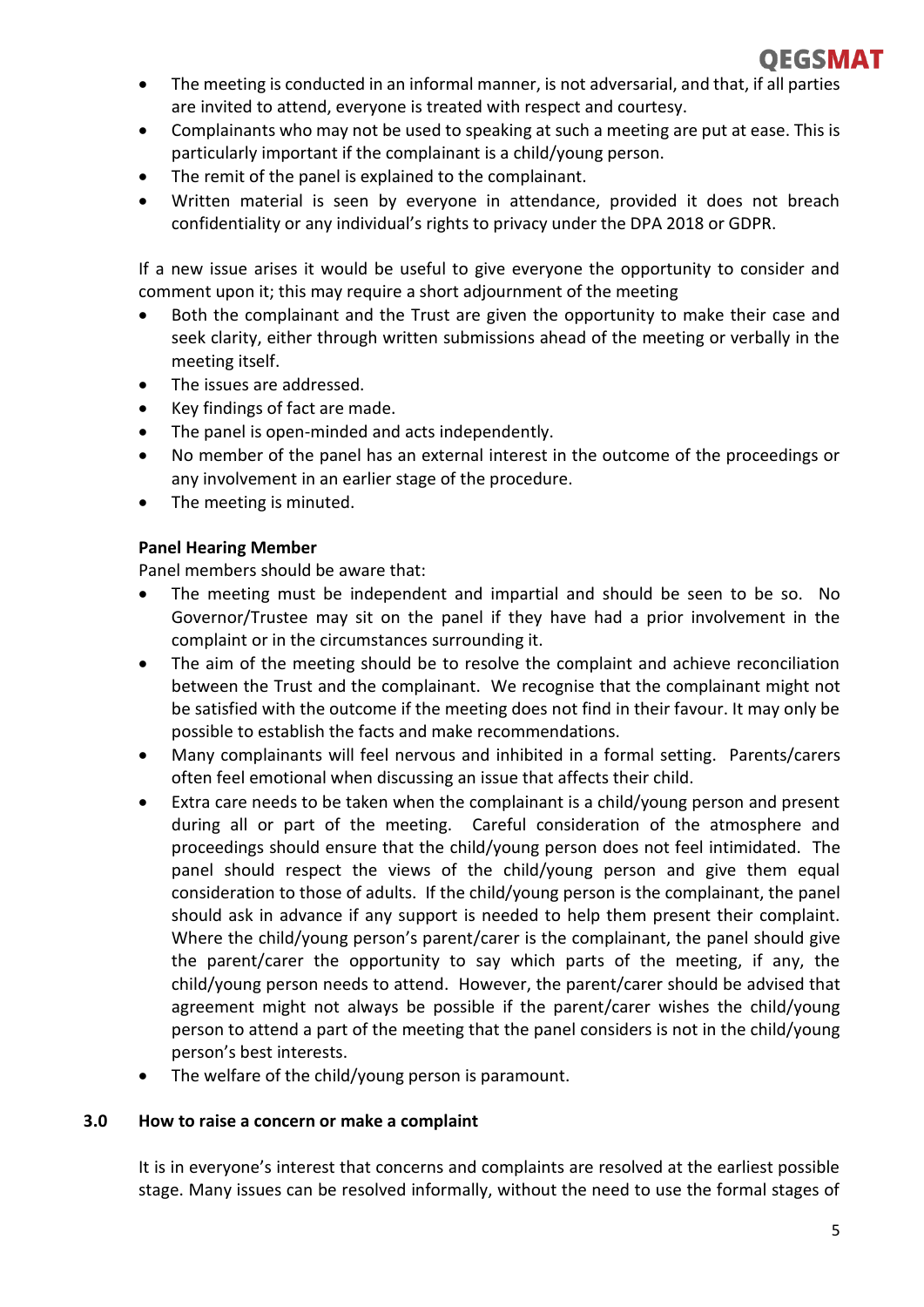the Complaints Policy. The Trust takes concerns seriously and will make every effort to resolve the matter as quickly as possible.

If you have difficulty discussing a concern with a particular member of staff, we will respect your views. In these cases, the School Complaints Officer will refer you to another staff member. Similarly, if the member of staff directly involved feels unable to deal with a concern you will be referred to another staff member. The member of staff may be more senior but does not have to be. The ability to consider the concern objectively and impartially is more important.

We understand however, that there are occasions when people would like to raise their concerns formally. In this case, the Trust will attempt to resolve the issue internally, through the stages outlined within this policy.

A concern or complaint can be made in person, in writing or by telephone. They may also be made by a third party acting on behalf on a complainant, as long as they have appropriate consent to do so.

Complaints against staff (except the Headteacher) should be made in the first instance, to the School Complaints Officer via the school office*.*

Complaints that involve or are about the Headteacher should be addressed to the Chair of the Local Governing Body, via the school office.

Complaints about the Chair of Governors, any individual governor or the whole governing body should be addressed to the Clerk to the Local Governing Body, via the school office.

Complaints about the Chief Executive Officer (CEO) or a Trustee, should be addressed to the Chair of Trustees, via the Clerk to the Trustees.

All complaints should be clearly marked as Private and Confidential.

A template complaint form is included at the end of this policy. Help can be offered in completing the form, if required.

In accordance with equality law, all reasonable adjustments will be considered if required, to enable complainants to access and complete this Complaints Policy. For instance, providing information in alternative formats, assisting complainants in raising a formal complaint or holding meetings in accessible locations.

Anonymous complaints will not normally be investigated. However, the Headteacher or Chair of the Local Governing Body, if appropriate, will determine whether the complaint warrants an investigation.

# **4.0 Time scales**

A complaint must be raised within three calendar months of the incident or, where a series of associated incidents have occurred, within three calendar months of the last of these incidents. Complaints outside of this timeframe will be considered if exceptional circumstances apply.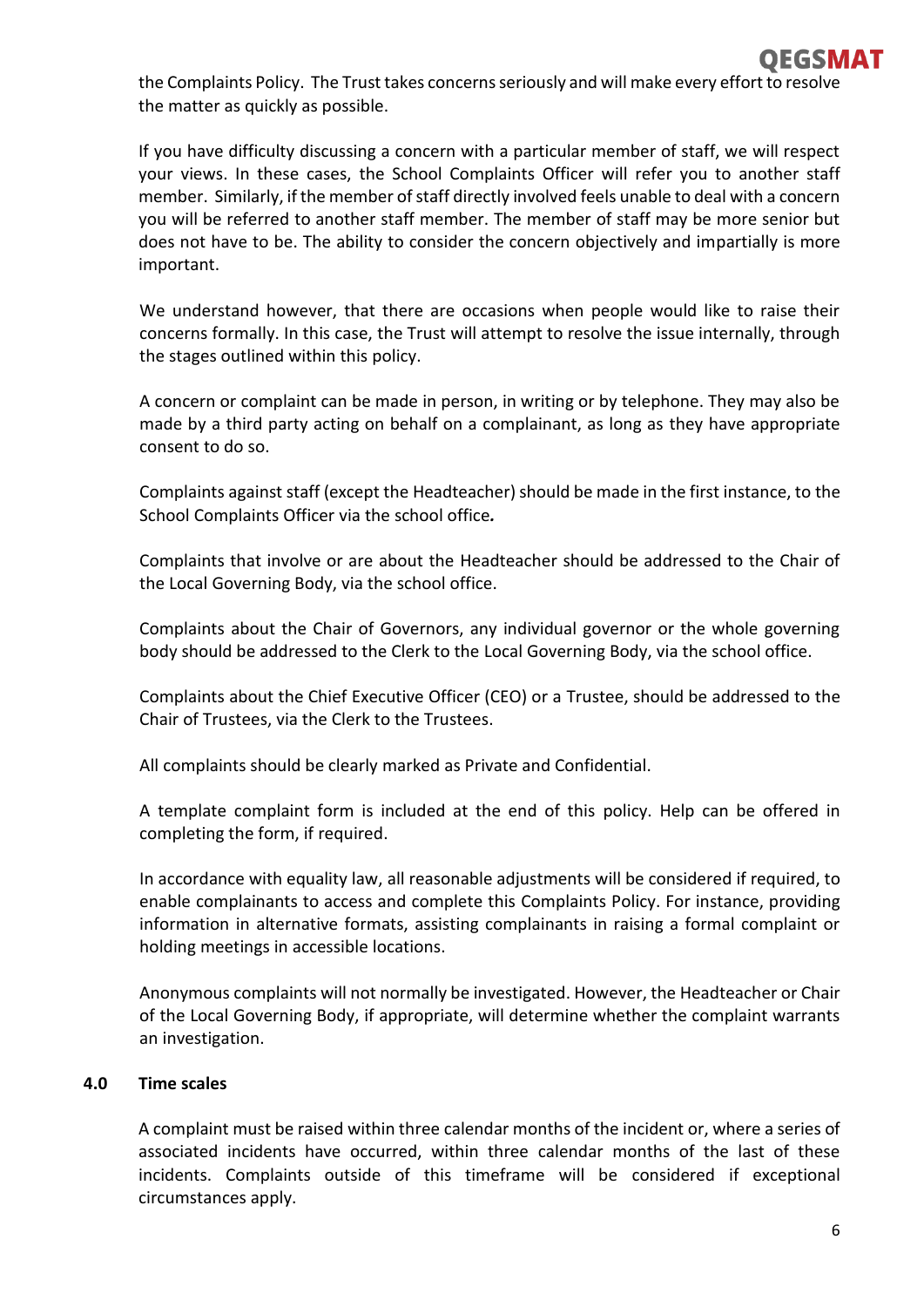Complaints received outside of term time will be considered to have been received on the first school day after the holiday period.

# **5.0 Complaints Procedure**

This policy covers all complaints about any provision of community facilities or services by the Trust, other than complaints that are dealt with under other statutory policies, including those listed below.

| <b>Exceptions</b>                                             | Who to contact                                                                                                                                                                                                                                                                                                                                                                                                                                                                                                                                                                                                                                         |
|---------------------------------------------------------------|--------------------------------------------------------------------------------------------------------------------------------------------------------------------------------------------------------------------------------------------------------------------------------------------------------------------------------------------------------------------------------------------------------------------------------------------------------------------------------------------------------------------------------------------------------------------------------------------------------------------------------------------------------|
| Admissions to schools                                         | Concerns about admissions should be handled through a<br>separate process - either through the appeals process or<br>via the local authority.                                                                                                                                                                                                                                                                                                                                                                                                                                                                                                          |
| Matters likely to require a Child<br>Protection Investigation | Complaints about child protection matters are handled<br>under our Child Protection and Safeguarding Policy and in<br>accordance with relevant statutory guidance.<br>If you have serious concerns, you may wish to contact the<br>local authority designated officer (LADO) who has local<br>responsibility for safeguarding.                                                                                                                                                                                                                                                                                                                         |
| Exclusion<br>of children<br>from<br>school*                   | Further information about raising concerns about<br>exclusion can be found at: www.gov.uk/school-discipline-<br>exclusions/exclusions.<br>*Complaints about the application of the Behaviour Policy<br>can be made through the Complaints Policy.                                                                                                                                                                                                                                                                                                                                                                                                      |
| Whistleblowing                                                | The Trust have a Whistleblowing Policy for all our<br>employees, including temporary staff and contractors.<br>The Secretary of State for Education is the prescribed<br>person for matters relating to education for whistle-<br>blowers in education who do not want to raise matters<br>direct with their employer. Referrals can be made at:<br>www.education.gov.uk/contactus.<br>Volunteer staff who have concerns about our Trust<br>should complain through the Complaints Policy. You may<br>also be able to complain direct to the Local Authority (LA)<br>or the Department for Education, depending on the<br>substance of your complaint. |
| Staff grievances                                              | Complaints from staff will be dealt with under the<br>Grievance Policy.                                                                                                                                                                                                                                                                                                                                                                                                                                                                                                                                                                                |
| Staff conduct                                                 | Complaints about staff will be dealt with under the<br>Disciplinary Policy, if appropriate.<br>Complainants will not be informed of any disciplinary<br>action taken against a staff member as a result of a<br>complaint. However, the complainant will be notified that<br>the matter is being addressed.                                                                                                                                                                                                                                                                                                                                            |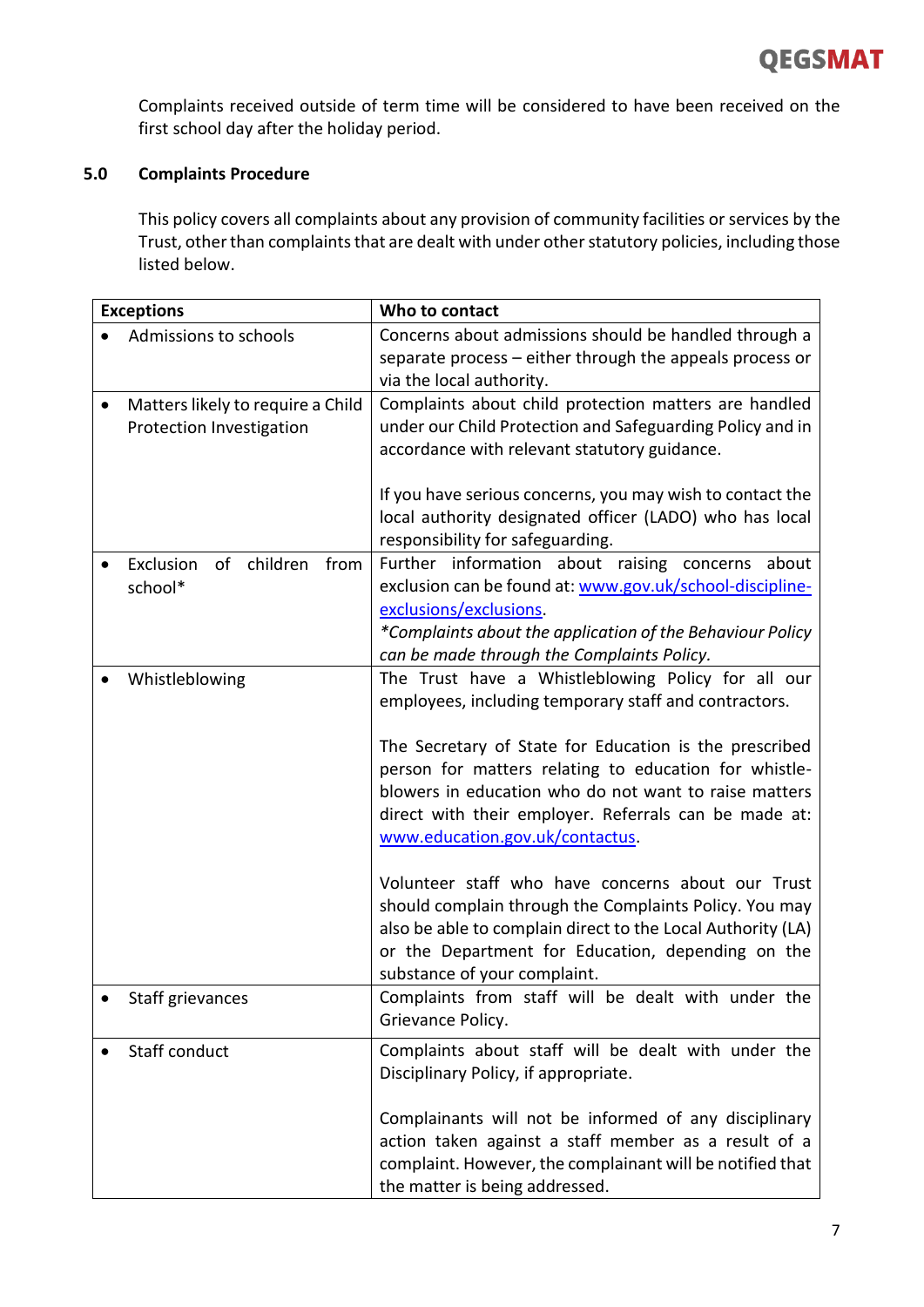# OEGSMAT

If other bodies are investigating aspects of the complaint, for example the police, LA safeguarding teams or Tribunals, this may impact on the Trust's ability to adhere to the timescales within this policy or result in the procedure being suspended until those public bodies have completed their investigations. If this happens, the complainant will be kept informed of the proposed new timescale.

If a complainant commences legal action against the Trust in relation to their complaint, we will consider whether to suspend the Complaints Policy until those legal proceedings have concluded.

# **6.0 Resolving complaints**

At each stage in the procedure, the Trust will keep in mind ways in which a complaint may be resolved. It may be that it is appropriate to acknowledge that the complaint is valid in whole or in part and to offer one or more of the following:

- An apology.
- An explanation.
- An admission that the situation could have been handled differently or better.
- An explanation of what steps have been taken to ensure that situation will not recur.
- An undertaking to review policies in light of the complaint.

If a complainant wants to withdraw their complaint, they will be asked to confirm this in writing.

# **7.0 Stage 1 – Informal Complaints**

It is hoped that most concerns can be expressed and resolved on an informal basis.

Concerns should be raised with either the class teacher, year head/subject head or Headteacher. Complainants should not approach individual governors to raise concerns or complaints. They have no power to act on an individual basis and it may also prevent them from considering complaints at Stage 3 of the policy.

At the conclusion of their investigation, the appropriate person investigating the complaint will provide an informal written response within ten school days of the date of receipt of the complaint.

If the issue remains unresolved, the next step is to invite the complainant to make a formal complaint.

# **8.0 Stage 2 – Formal Complaints**

Formal complaints must be made to the Headteacher (unless they are about the Headteacher), via the school office. This may be done in person or in writing (preferably on the Complaint Form).

The Headteacher will record the date the complaint is received and will acknowledge receipt of the complaint in writing (either by letter or email) within three school days.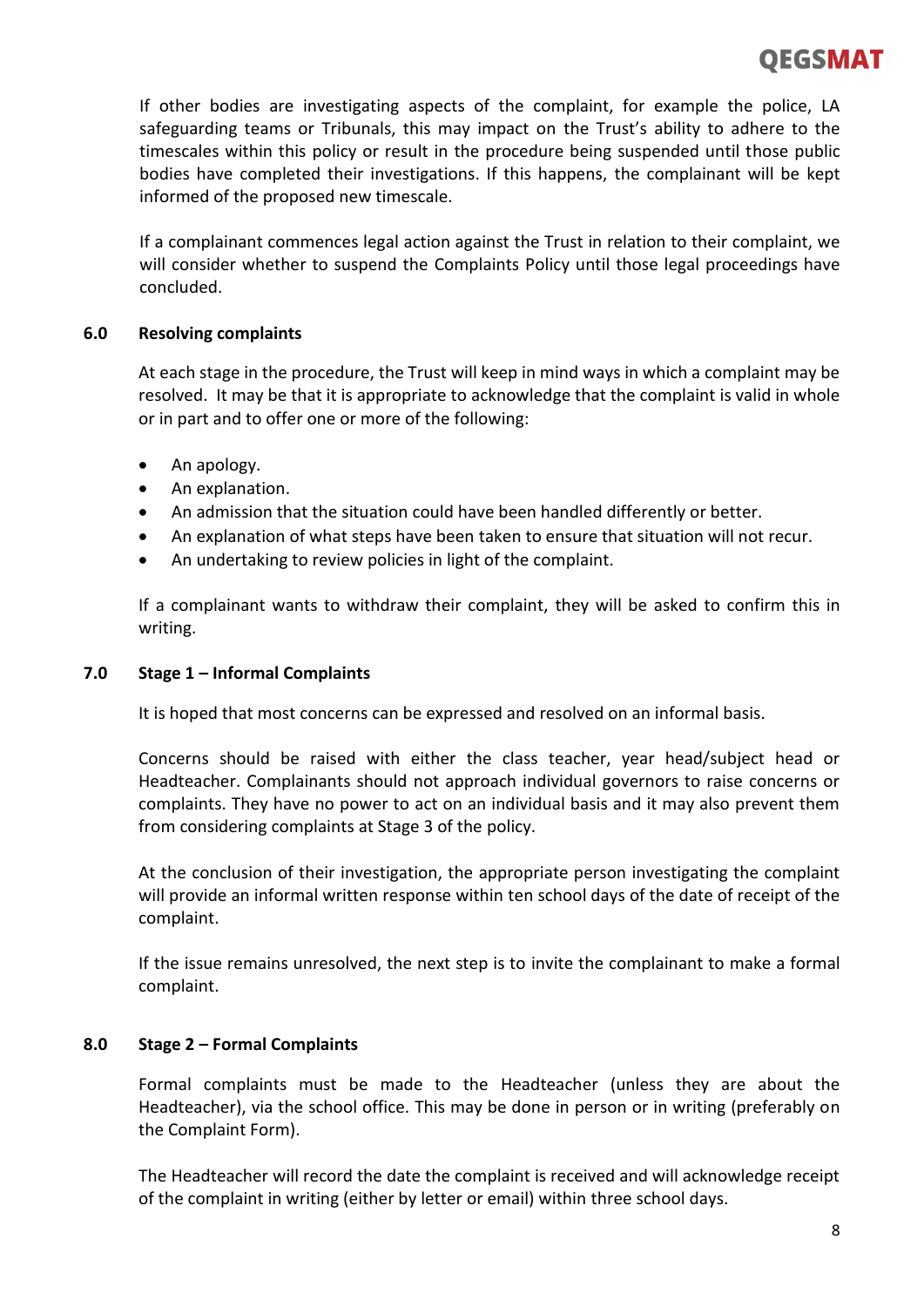Within this response, the Headteacher will seek to clarify the nature of the complaint, ask what remains unresolved and what outcome the complainant would like to see. The Headteacher can consider whether a face-to-face meeting is the most appropriate way of doing this.

*Note: The Headteacher may delegate the investigation to another member of the school's senior leadership team but not the decision to be taken.*

During the investigation, the Headteacher (or investigator) will:

- If necessary, interview those involved in the matter and/or those complained of, allowing them to be accompanied if they wish.
- Keep a written record of any meetings/interviews in relation to their investigation.

At the conclusion of their investigation, the Headteacher will provide a formal written response within twenty school days of the date of receipt of the complaint. If this deadline is not achievable the complainant will be provided with an update and revised response date.

The response will detail any actions taken to investigate the complaint and provide a full explanation of the decision made and the reason(s) for it. Where appropriate, it will include details of actions the Trust will take to resolve the complaint.

The Headteacher will advise the complainant of how to escalate their complaint should they remain dissatisfied with the outcome of Stage 2.

If the complaint is about the Headteacher, or a member of the Local Governing Body (including the Chair or Vice-Chair), a suitably skilled governor will be appointed to complete all the actions at Stage 2.

Complaints about the Headteacher or member of the Local Governing Body must be made to the Clerk, via the school office.

If the complaint is:

- Jointly about the Chair and Vice Chair;
- About the entire Local Governing Body;
- About the majority of the Local Governing Body.

Stage 2 will be escalated to the Director of Finance and Operations of the Trust.

# **9.0 Stage 3 – Panel Hearing**

If the complainant is dissatisfied with the outcome at Stage 2 and wishes to take the matter further, they can escalate the complaint to Stage  $3 - a$  panel hearing consisting of at least three people who were not directly involved in the matters detailed in the complaint with one panel member being independent of the management and running of the school. This is the final stage of the Complaints Policy.

A request to escalate to Stage 3 must be made to the Clerk, within five school days of receipt of the Stage 2 response. The date the complaint was received and acknowledgement of the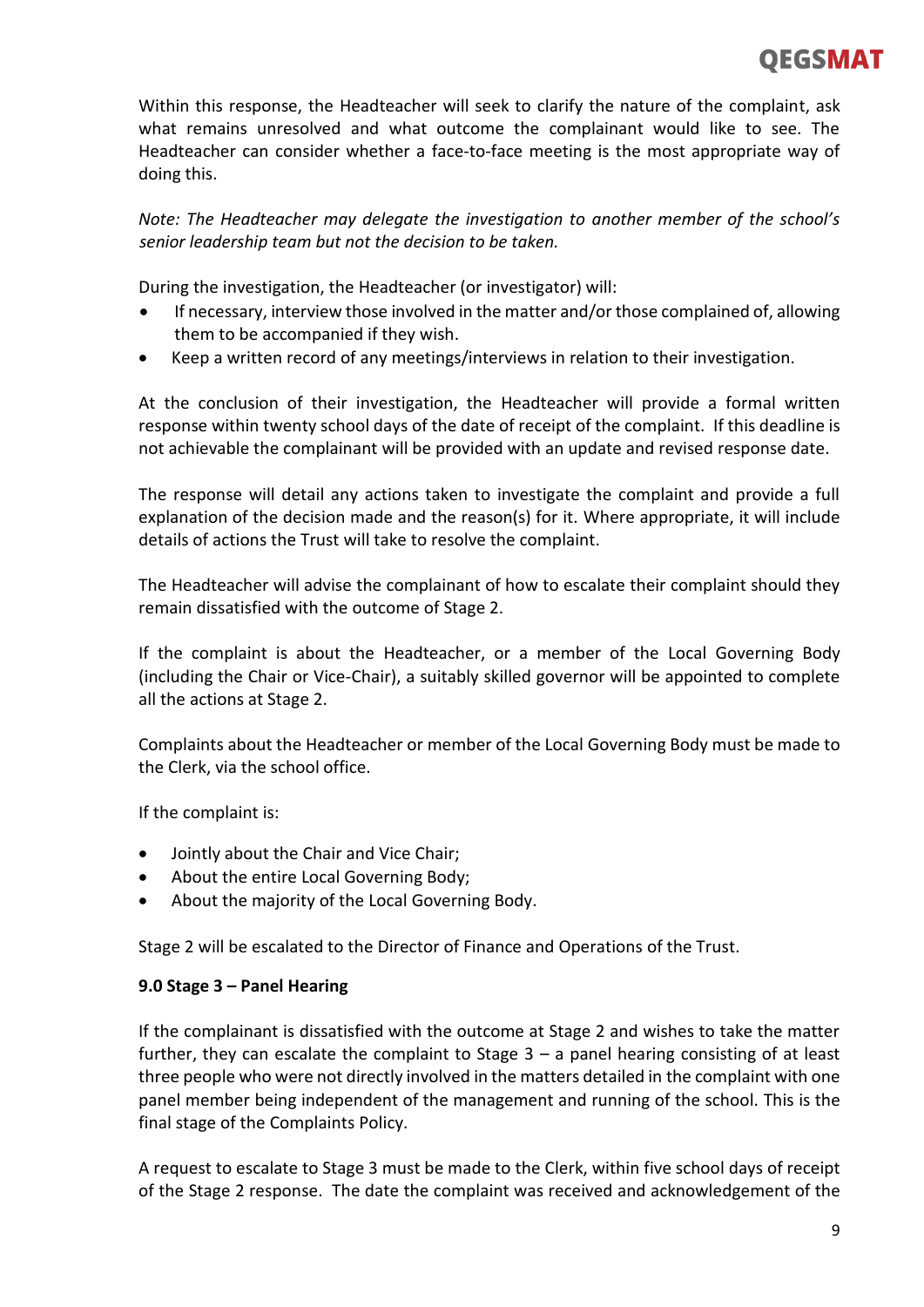

complaint will be made in writing (either by letter or email) within three school days. Requests received outside of this time frame will only be considered if exceptional circumstances apply.

The Clerk will write to the complainant to inform them of the date of the meeting. They will aim to convene a meeting within ten school days of receipt of the Stage 3 request. If this is not possible, the complainant will be kept informed of an anticipated date and keep the complainant informed.

If the complainant rejects the offer of three proposed dates, without good reason, the Clerk will decide when to hold the meeting. It will then proceed in the complainant's absence on the basis of written submissions from both parties.

If the complaint is:

- Jointly about the Chair and Vice Chair;
- About the entire Local Governing Body;
- About the majority of the Local Governing Body.

Stage 3 will be heard by the Trustees and an independent panel member.

A complainant may bring someone to the panel meeting to provide support. This can be a relative or friend. Generally, it is not encouraged for either party to bring legal representatives to the panel hearing. However, there may be occasions when legal representation is appropriate, for instance, if an employee is called as a witness in a complaint meeting, they may wish to be supported by union and/or legal representation.

*Note: Complaints about staff conduct will not generally be handled under this Complaints Policy. Complainants will be advised that any staff conduct complaints will be considered underthe Trust's Disciplinary Policy, if appropriate, but outcomes will not be shared with them.* 

Representatives from the media are not permitted to attend.

At least five school days before the meeting, the Clerk will:

- Confirm and notify the complainant of the date, time and venue of the meeting, ensuring that, if the complainant is invited, the dates are convenient to all parties and that the venue and proceedings are accessible.
- Request copies of any further written material to be submitted to the panel at least three school days before the meeting.

Any written material will be circulated to all parties at least three school days before the date of the meeting. The panel will not normally accept, as evidence, recordings of conversations that were obtained covertly and without the informed consent of all parties being recorded.

The panel will also not review any new complaints at this stage or consider evidence unrelated to the initial complaint to be included. New complaints must be dealt with from Stage 1 of the policy.

The meeting will be held in private. Electronic recordings of meetings or conversations are not normally permitted unless a complainant's own disability or special needs require it. Prior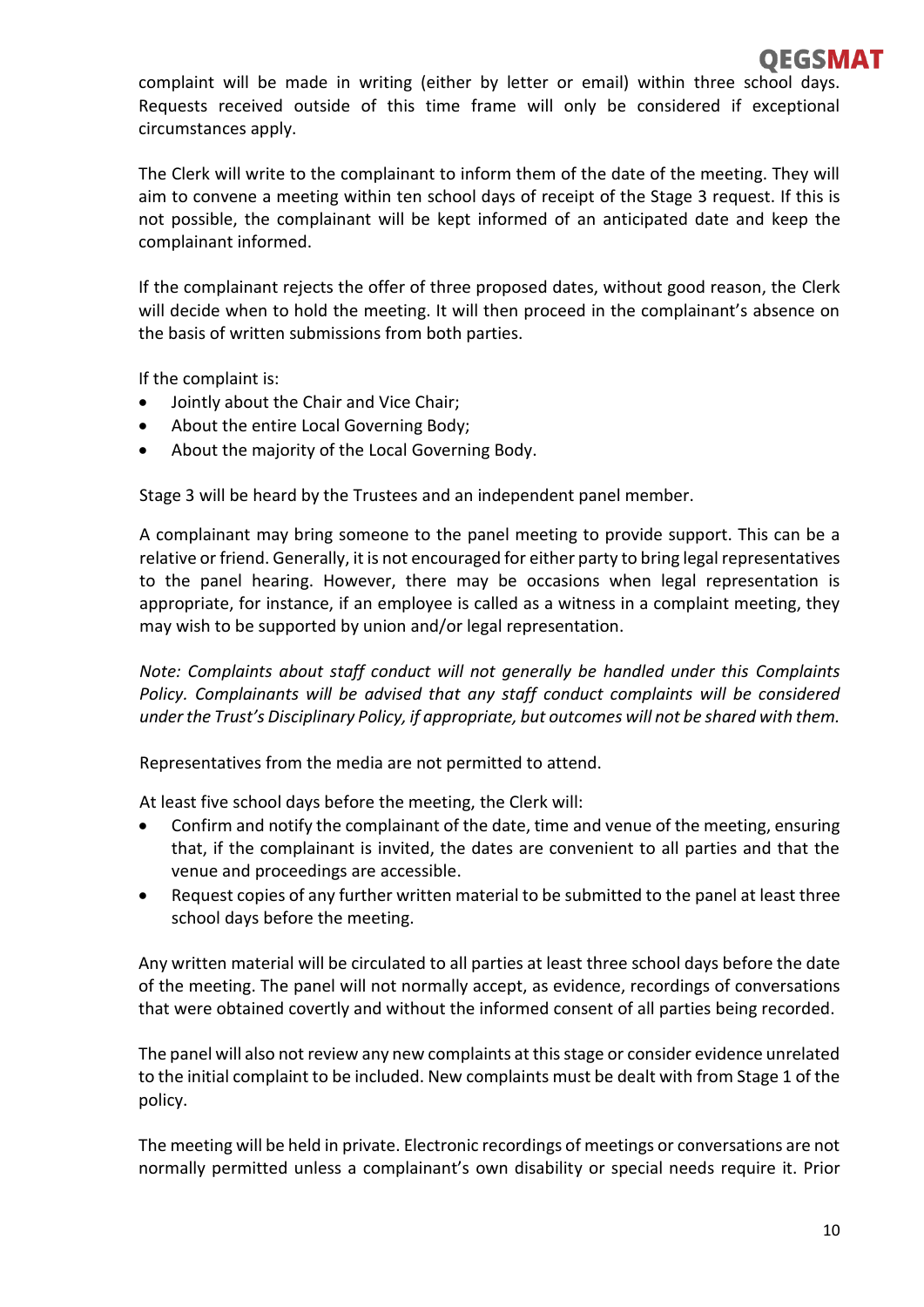knowledge and consent of all parties attending must be sought before meetings or conversations take place. Consent will be recorded in any minutes taken.

The panel will consider the complaint and all the evidence presented. The panel can:

- Uphold the complaint in whole or in part.
- Dismiss the complaint in whole or in part.

If the complaint is upheld in whole or in part, the panel will:

- Decide on the appropriate action to be taken to resolve the complaint.
- Where appropriate, recommend changes to the systems or procedures to prevent similar issues in the future.

The Panel Hearing Chair will provide the complainant and Trust with a full explanation of their decision and the reason(s) for it, in writing, within five school days.

The letter to the complainant will include details of how to contact the Education and Skills Funding Agency (ESFA) if they are dissatisfied with the way their complaint has been handled.

The response will detail any actions taken to investigate the complaint and provide a full explanation of the decision made and the reason(s) for it. Where appropriate, it will include details of actions the Trust will take to resolve the complaint.

The panel will ensure that those findings and recommendations are sent by electronic mail or otherwise given to the complainant and, where relevant, the person complained about. Furthermore, they will be available for inspection on the Trust premises by the proprietor and the Headteacher.

A written record will be kept of all complaints, and of whether they are resolved at the preliminary stage or proceed to a panel hearing, along with what actions have been taken, regardless of the decision.

All correspondence statements and records relating to individual complaints will be kept confidential, except where the Secretary of State or a body conducting an inspection under section 109 of the 2008 Act requests access to them.

# **10.0 Complaints escalated to/about the Trust, CEO or Trustee**

If a complaint is escalated to the Trust or if a complainant wishes to complain directly about the Trust, then the complaint should be sent to the Director of Finance and Operations to be investigated.

An acknowledgement of the complaint will be sent within three school days of the date that the written request was received. The acknowledgement will confirm that the complaint will now be investigated under Stage 3 of this Complaints Policy and will confirm the date for providing a response to the complainant.

Following the investigation, the Director of Finance and Operations will write to the complainant confirming the outcome within twenty school days of the date that the letter was received. If this time limit cannot be met, an explanation will be sent to the Complainant explaining the reason for the delay and providing a revised date.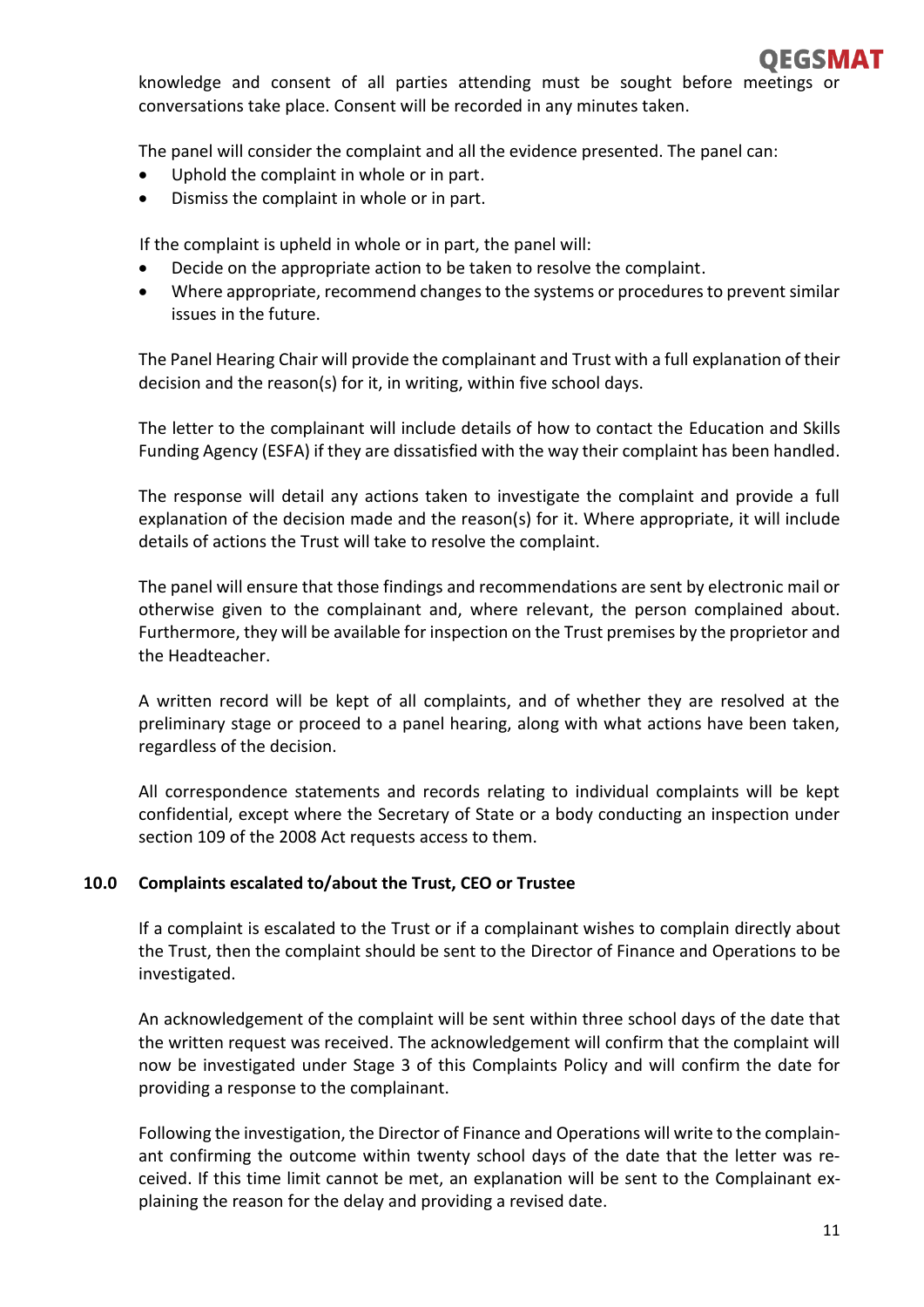# OEGSMAT

If the complaint concerns the CEO or a Trustee, the complaint should be investigated by the Chair of the Trust Board. If a formal complaint form is received about the Chair, the complaint will be referred to the Vice Chair for investigation.

*NB. Where the Chair of the Trust Board has investigated the complaint, they will write the letter of outcome to the Complainant and provide a copy to the Director of Finance and Operations.*

If the complainant is not satisfied with the outcome of the previous stage, the complainant should write to the Clerk to the Trust Board asking for the complaint to be heard before a Complaint Panel, within ten school days.

The Clerk will record the date the complaint is received and acknowledge receipt of the complaint in writing (either by letter or email) within three school days.

Requests received outside of this time frame will only be considered if exceptional circumstances apply.

The Clerk will write to the complainant to inform them of the date of the meeting. They will aim to convene a meeting within twenty school days of receipt of the Stage 2 request. If this is not possible, the Clerk will provide an anticipated date and keep the complainant informed.

If the complainant rejects the offer of three proposed dates, without good reason, the Clerk will decide when to hold the meeting. It will then proceed in the complainant's absence on the basis of written submissions from both parties.

If the complaint is:

- Jointly about the Chair and Vice Chair;
- About the entire Trust Board;
- About the majority of the Trust Board.

Stage 3 will be heard by a completely independent panel.

The Complaint Panel will consist of three members. None of the three members of the Complaint Panel will have been involved in the incidents or events which led to the complaint or have been involved in dealing with the complaint in the previous stages, of have any detailed prior knowledge of the complaint.

One of the Complaint Panel members will be independent of the management and running of the Trust. This means that the independent Complaint Panel member will not be a Trustee or an employee of the Trust.

A complainant may bring someone along to the panel meeting to provide support. This can be a relative or friend. Generally, we do not encourage either party to bring legal representatives to the panel meeting. However, there may be occasions when legal representation is appropriate, for instance, if a Trust employee is called as a witness in a complaint meeting, they may wish to be supported by union and/or legal representation.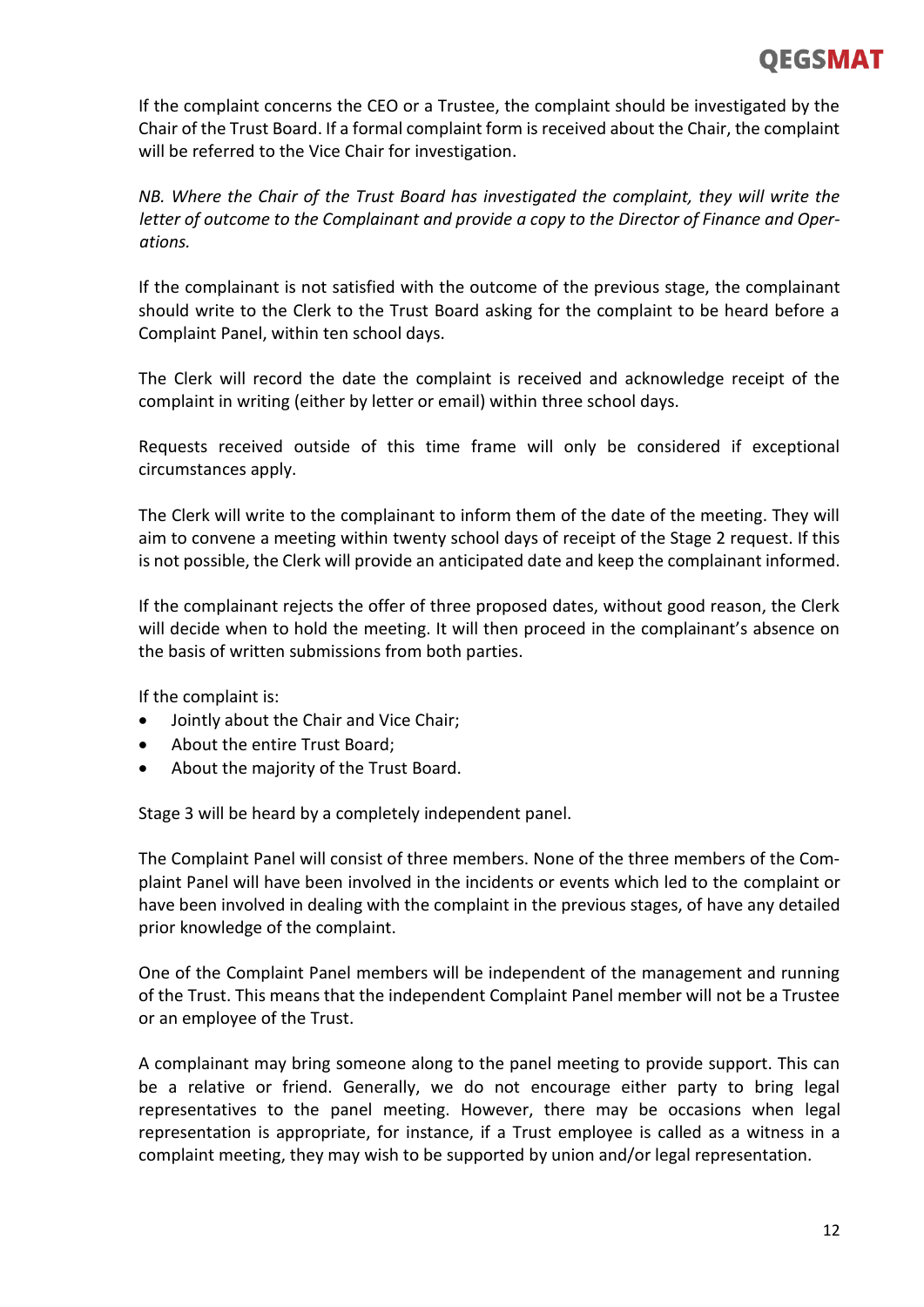

*Note: Complaints about staff conduct will not generally be handled under this Complaints Policy. Complainants will be advised that any staff conduct complaints will be considered under the Disciplinary Policy, if appropriate, but outcomes will not be shared with them.* 

Representatives from the media are not permitted to attend.

At least five school days before the meeting, the Clerk will:

- Confirm and notify the complainant of the date, time and venue of the meeting, ensuring that, if the complainant is invited, the dates are convenient to all parties and that the venue and proceedings are accessible.
- Request copies of any further written material to be submitted to the panel at least three school days before the meeting.

Any written material will be circulated to all parties at least three school days before the date of the meeting. The panel will not normally accept, as evidence, recordings of conversations that were obtained covertly and without the informed consent of all parties being recorded.

The panel will also not review any new complaints at this stage or consider evidence unrelated to the initial complaint to be included. New complaints must be dealt with from Stage 1 of the policy.

The meeting will be held in private. Electronic recordings of meetings or conversations are not normally permitted unless a complainant's own disability or special needs require it. Prior knowledge and consent of all parties attending must be sought before meetings or conversations take place. Consent will be recorded in any minutes taken.

The panel will consider the complaint and all the evidence presented. The panel can:

- Uphold the complaint in whole or in part.
- Dismiss the complaint in whole or in part.

If the complaint is upheld in whole or in part, the panel will:

- Decide on the appropriate action to be taken to resolve the complaint.
- Where appropriate, recommend changes to the systems or procedures to prevent similar issues in the future.

The Panel Hearing Chair will provide the complainant and Trust with a full explanation of their decision and the reason(s) for it, in writing, within five school days.

The letter to the complainant will include details of how to contact the Education and Skills Funding Agency (ESFA) if they are dissatisfied with the way their complaint has been handled by the Trust.

The response will detail any actions taken to investigate the complaint and provide a full explanation of the decision made and the reason(s) for it. Where appropriate, it will include details of actions the Trust will take to resolve the complaint.

The panel will ensure that those findings and recommendations are sent by electronic mail or otherwise given to the complainant and, where relevant, the person complained about. Furthermore, they will be available for inspection on the Trust premises by the proprietor and the Headteacher.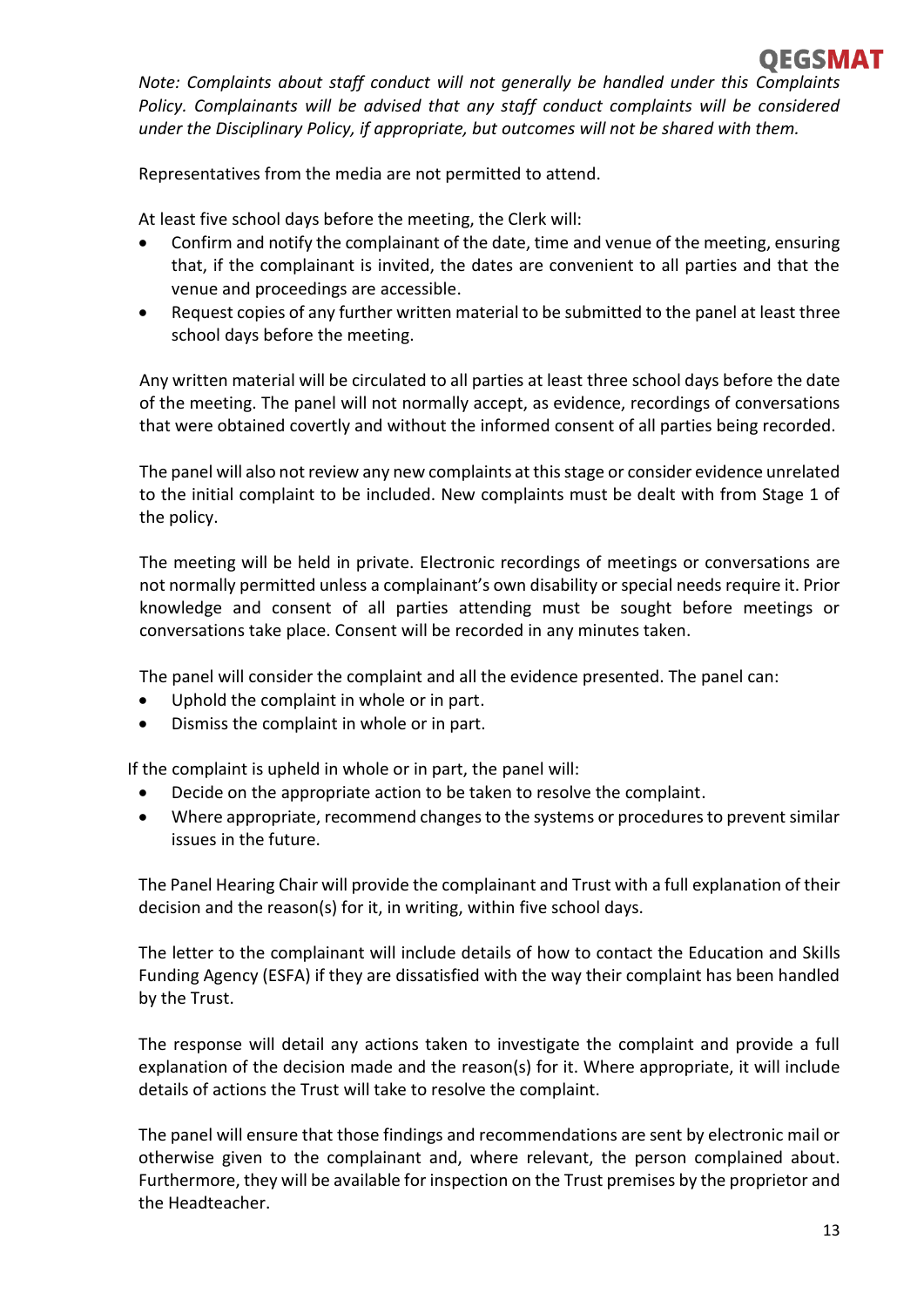

A written record will be kept of all complaints, and of whether they are resolved at the preliminary stage or proceed to a panel hearing, along with what actions have been taken, regardless of the decision.

All correspondence statements and records relating to individual complaints will be kept confidential, except where the Secretary of State or a body conducting an inspection under section 109 of the 2008 Act requests access to them.

### **11.0 Next Steps**

If the complainant believes the Trust did not handle their complaint in accordance with the published Complaints Policy or they acted unlawfully or unreasonably in the exercise of their duties under education law, they can contact the ESFA after they have completed Stage 3.

The ESFA will not normally reinvestigate the substance of complaints or overturn any decisions made by the Trust. They will consider whether the Trust has adhered to education legislation and any statutory policies connected with the complaint and whether they have followe[d Part 7 of the Education \(Independent School Standards\) Regulations 2014.](http://www.legislation.gov.uk/uksi/2010/1997/schedule/1/made)

The complainant can refer their complaint to the ESFA online at: [www.education.gov.uk/contactus,](http://www.education.gov.uk/contactus) by telephone on 0370 000 2288 or by writing to:

Academy Complaints and Customer Insight Unit Education and Skills Funding Agency Cheylesmore House 5 Quinton Road **Coventry** CV1 2WT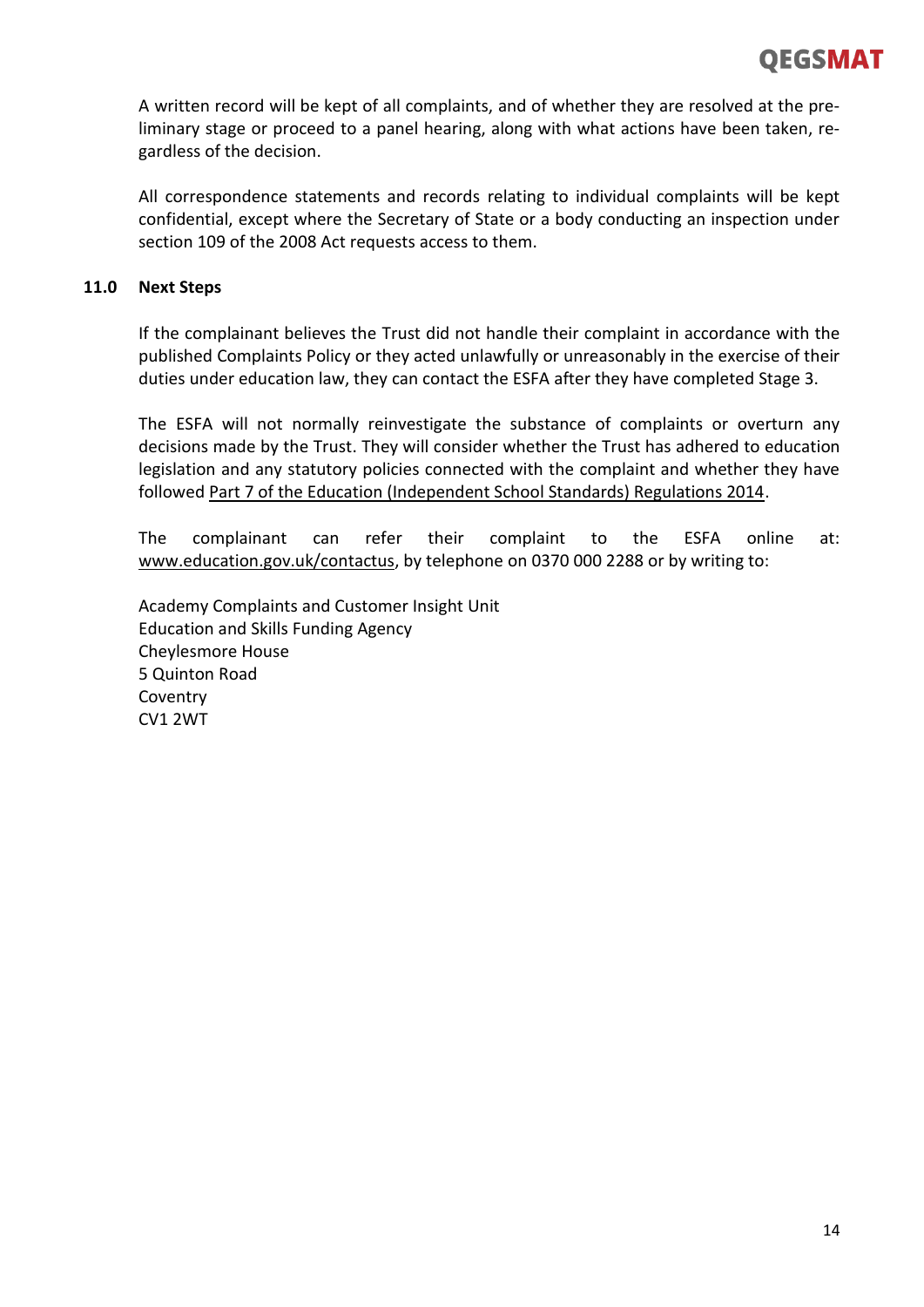

# **Appendix 1 Example Complaint Form**

Please complete and return to the School Complaints Officer who will acknowledge receipt and explain what action will be taken.

| Your name:                                            |  |
|-------------------------------------------------------|--|
| Pupil/student's name (if relevant):                   |  |
| Your relationship to the pupil/student (if relevant): |  |
| <b>Address:</b>                                       |  |
| Postcode:                                             |  |
| Day time telephone number:                            |  |
| <b>Evening telephone number:</b>                      |  |
| <b>Email address:</b>                                 |  |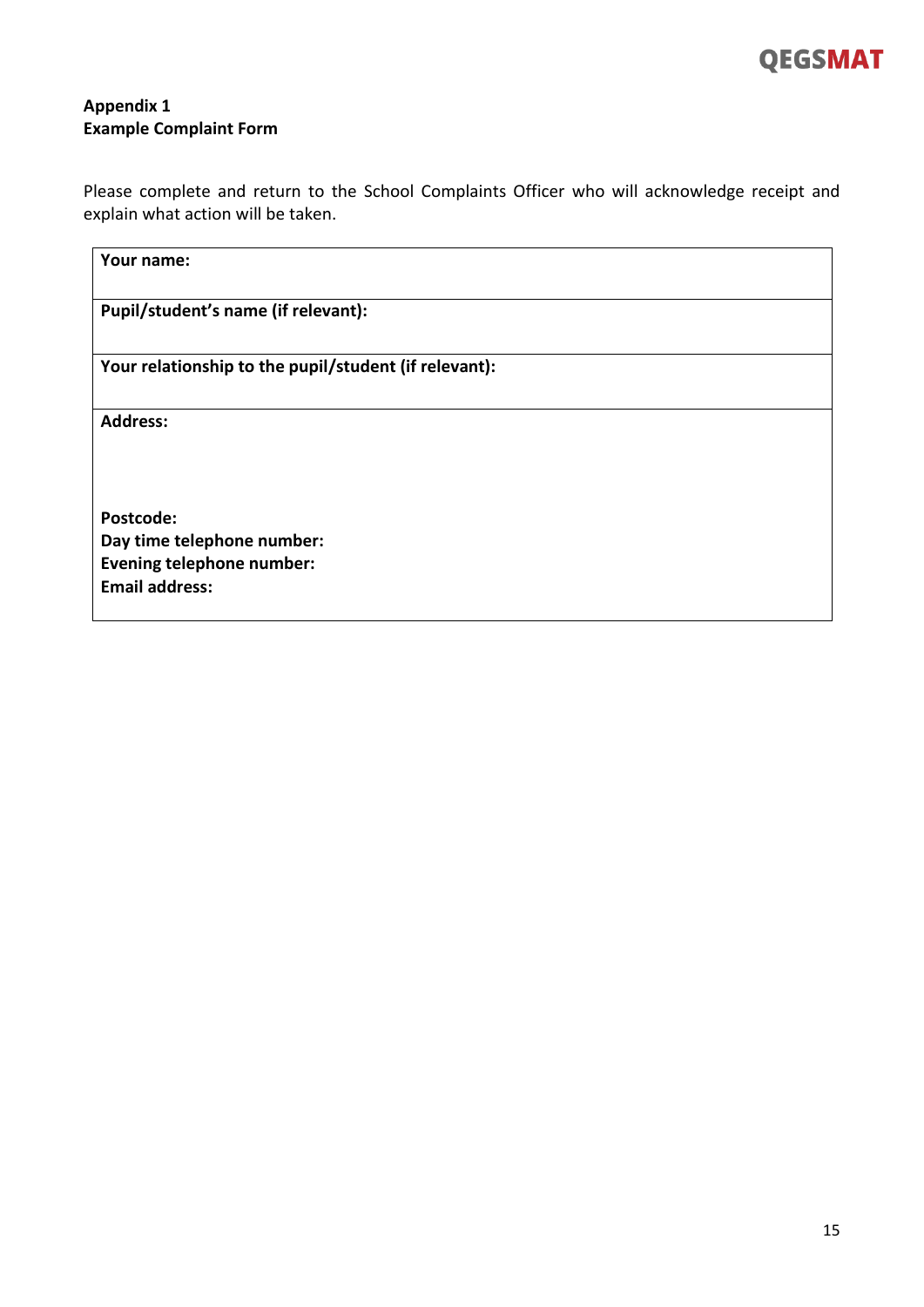# **QEGSMAT**

**Please give details of your complaint, including whether you have spoken to anybody in the Trust about it.**

**What actions do you feel might resolve the problem at this stage?**